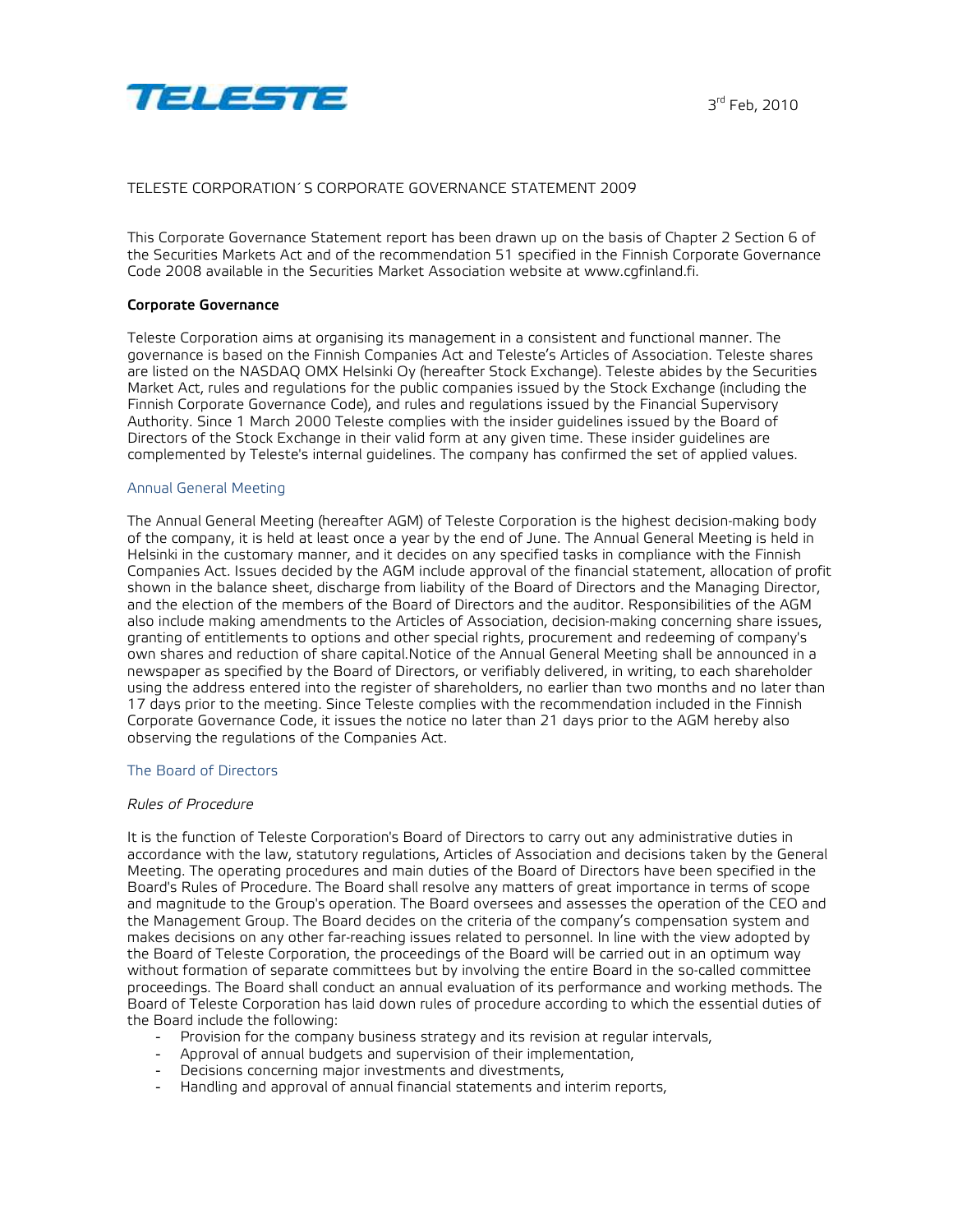- Appointment of the President and CEO and discharging him from his duties and specification of his responsibilities and conditions of work,
- Decisions concerning incentive and bonus systems involving management as well as staff and presentation of any related proposals to the General Meeting as required,
- Annual revision of any essential risks related to the company operation and management thereof,
- Laying down the company values and policies.

#### *Election and Term of Office of the Board of Directors*

The Chairman and other members of the Board of Directors are elected by the Annual General Meeting on an annual basis. According to the Articles of Association the Board of Directors shall have a minimum of three and a maximum of eight members. In its meeting held on 7 April 2009, the Annual General Meeting elected six members to the Board of Directors of Teleste Corporation for a term that expires at the closing of the first Annual General Meeting following the election.

The Teleste Corporation Board of Directors:

Marjo Miettinen, Chairperson, b. 1957, M.Sc. (Ed.), EM Group Oy, CEO Pertti Ervi, Member of the Board, b. 1957, B.Sc. (Eng.), Independent Consultant Tero Laaksonen, Member of the Board, b. 1946, M.Sc. (Math.), Professional Board Member Pertti Raatikainen, Member of the Board, b. 1956, Dr. Sc. (Technology), VTT ICT, Director Technology Kai Telanne, Member of the Board, b. 1964, M.Sc. (Econ.), Alma Media Corporation, CEO Petteri Walldén, Member of the Board, b. 1948, M.Sc. (Eng.), Alteams Oy, CEO

The Members of the Board are not employed by the company, and are in line with the issued Finnish recommendations independent of the company and any significant shareholders of it with the exception of Chairperson Marjo Miettinen, who is CEO of EM Group Oy, a significant shareholder. In 2009, the Board of Directors of Teleste Corporation had ten meetings. The attendance of the Directors at the Board meetings was 98%. In addition to the Members of the Board the meetings were attended by the CEO, the deputy CEO and concerning interim reports also the CFO and persons invited separately as required.

#### *Remuneration for the Members of the Board*

The remuneration of the Members of the Board of Directors is decided on by the Annual General Meeting. On 7 April 2009 the AGM decided that the Chairman of the Board be paid annually EUR 40,000 and each Member will receive EUR 25,500 a year. Attendance allowance, which is paid separately, stands at EUR 250 per meeting. Remuneration for the Members of the Board will be paid so that 40% of the specified annual amount will be company shares and the rest will be remitted in money.

Salaries, remuneration and other benefits paid in 2009 to the Board of Directors were as follows: Marjo Miettinen, EUR 37,500 including 3900 Teleste shares Pertti Ervi, EUR 24,000 including 2437 Teleste shares Tero Laaksonen EUR 24,250 including 2437 Teleste shares Pertti Raatikainen, EUR 24,500 including 2437 Teleste shares Kai Telanne, EUR 24,750 including 2437 Teleste shares Petteri Walldén, EUR 24,000 including 2437 Teleste shares

Tapio Hintikka, Member of the Board until 7 April 2009, EUR 500 Timo Toivila, Member of the Board until 7 April 2009, EUR 500 Pekka Vennamo, Member of the Board until 7 April 2009, EUR 500

## President and CEO

The scope of duties of the Teleste Corporation CEO is determined by the law, the Articles of Association and instructions issued by the Board. Detailed terms of employment of the CEO are specified in a separate contract subject to the Board approval. CEO is not a member of Teleste's Board of Directors. The current CEO of Teleste, Jukka Rinnevaara, b. 1961, M.Sc. (Econ.), assumed his present responsibilities on 1 November 2002. Salary, fees and other benefits received by the CEO are determined by the company Board of Directors. Salary, remuneration and other benefits paid in 2009 to the CEO of Teleste Corporation totalled EUR 358,931. The contractual age of retirement of CEO Jukka Rinnevaara is 60. The insurance premium of the voluntary retirement insurance policy of the Managing Director was EUR 71,000, which amount is not included in the paid salary and remuneration. As to the contract of CEO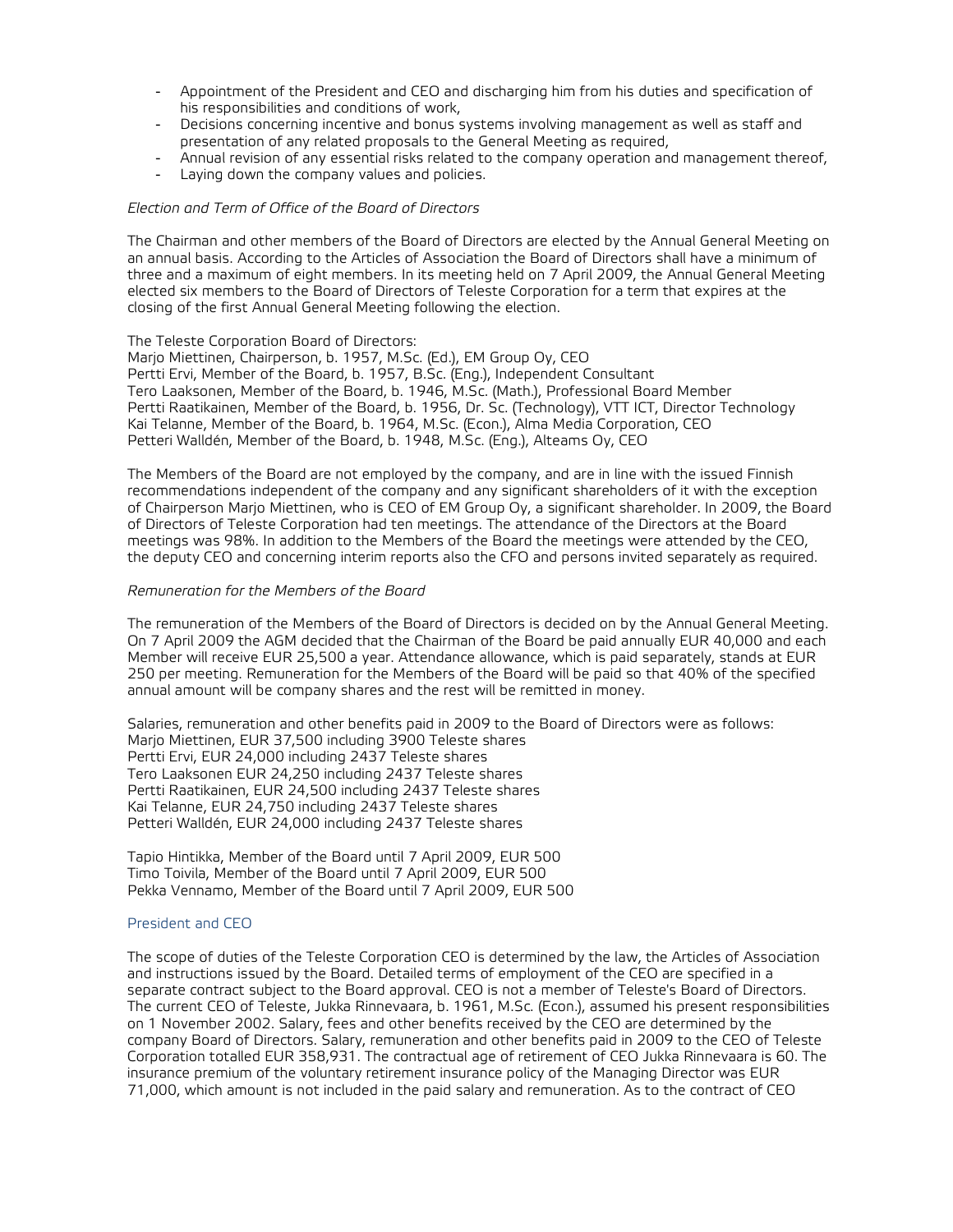Rinnevaara, his term of notice has been specified as six (6) months in case the President and CEO decides to withdraw, and eighteen (18) months should the contract be terminated by the company.

## Management Group

The Teleste Corporation Management Group is chaired by the CEO who reports to the Board of Directors. Members of the Management Group consist of the directors of Teleste Corporation business sectors and the group management.

The Management Group handles the issues that concern managing the company, such as issues related to strategy, budget, interim reports and corporation deals, and prepares investments for approval by the Board of Directors. The Management Group meets once a month or at other times, when necessary. Salary for all Members of the Management Group consists of a fixed basic salary and a results-based bonus. The amount of results-based bonus is determined by the company performance, the business area in question and other key operative objectives. The Board is in charge of bonus systems applied to the Management Group. For details related to option specifics see Teleste's Annual Report 2009, Notes section: Share-based payments. For holdings and stock options of the President and CEO and the Management Group see Notes section: Related party transactions.

## Auditing and Revisions

The term of office of Teleste Corporation auditor expires at the closing of the first Annual General Meeting following the election. On 7 April 2009 the Teleste AGM selected KPMG Oy Ab as the company auditor and decided that the auditor's fee will be paid as invoiced. The company's chief auditor is Esa Kailiala, KHT auditor (authorised public accountant). In addition to their statutory duties the auditors report to the Teleste Corporation Board of Directors and attend the Board meeting at least once a year. In 2009, Teleste Corporation's auditing expenses totalled EUR 188 000 in which the share of KPMG was EUR 165 000. Moreover, auditing units of KPMG have supplied Teleste Group companies with other consultation worth total EUR 66 000 and other than KPMG auditors for EUR 37 000.

#### Insider Register

Since 1 March 2000 Teleste complies with the insider guidelines issued by the Board of Directors of NASDAQ OMX Helsinki Oy in their valid form at any given time. These insider guidelines have been complemented by Teleste's internal guidelines.

Membership in the Teleste Corporation permanent inner circle is based on position. Thus, the group consists of members of the Board of Directors, CEO and the auditors. Furthermore, the extended inner register includes members of the Management Group and the CEO's assistant.

Moreover, insider rules and regulations include provisions concerning temporary commercial activities. Project-specific insider register includes personnel who, based on their position, have access to companyrelated information, which upon publication may affect the value formation of the company's share. The CEO will assess, on a case-by-case basis, whether an issue or arrangement under preparation will be defined as a project.

It is recommendable for those included in the insider register to time any intended trading involving company shares and derivatives in such a manner that optimum information affecting the value of the shares is available in the market at the time. The permanent members of Teleste Corporation's insider register are obliged by the so-called Silent Period during which trading on company shares is banned completely for 14 days preceding publication of interim reports and the financial statements. During the specified period Teleste Corporation will not engage in any meetings with investors or analysts and no Teleste Group representative is allowed to comment upon company results. The company insider administration is included in the SIRE system of Euroclear Finland Oy.

## **Internal Supervision, Risk Management and Internal Auditing**

## Internal Supervision

Teleste's internal supervision is designed to support the implementation of the strategy and to ensure the achievement of the specified goals, compliance with the regulations as well as reliability and correctness of the conducted financial reporting. Internal supervision is based on Teleste's values and corporate culture as well as on mutually supporting structures and processes on the Group and operational levels.